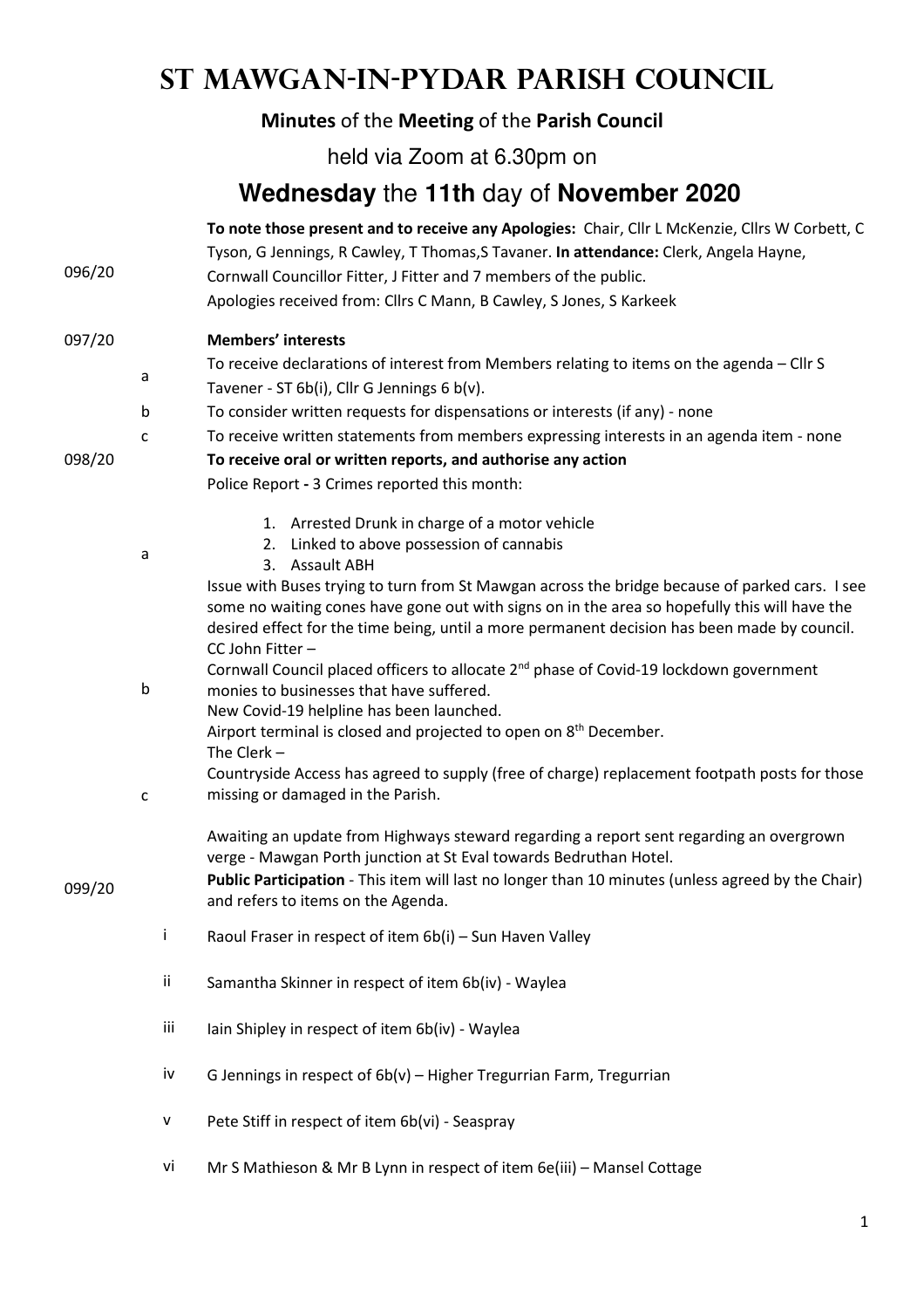#### **Minutes of the Parish Council Meeting –**

100/20 To Resolve that the Minutes of the meeting held on **14th October 2020** are an accurate record. Approved Minutes to be signed at the next physical meeting of the Parish Council. Proposed by Cllr W Corbett and seconded by Cllr G Jennings and it was resolved to approve.

### 101/20 **PLANNING**

a

i

ii

Pre-App Consultation in accordance with Local Council protocol –

**PA20/02606/PREAPP.** Mr Adam Balon. Pre-application advice for the recladding and extension of existing balcony structure to form a covered terrace area to the south of the house and

- i addition of new covered entrance porch to the north. Some adjustments to internal room layout and minor adjustments to fenestration with relandscaping of surrounding garden area. Location: Tanzarra Villa Tredragon Road Mawgan Porth TR8 4DQ. Noted.
- b Planning new applications to discuss and decide on response to Cornwall Council

#### **Cllr S Tavener left the meeting at this juncture**

**PA20/07878.** Applicant: Sun Haven Valley. Proposal: Variation of condition 2 (plans) in respect of decision notice - PA17/09687 (Use of land for the stationing of 15 static holiday caravans and 15 holiday lodges, provision of access and car parking). Location: Sun Haven Holiday Park Mawgan Porth Grid Ref 186184 / 66786. Proposed by Cllr L McKenzie and seconded by Cllr D Carter and resolved to defer to December meeting to allow case officer to answer queries

## raised regarding elements of plan detail. **Cllr S Tavener returned to the meeting**

**PA20/08465**. Applicant: Ms C Wills. Proposal: Proposed replacement pool house with refurbishment of existing swimming pool and associated works. Location: Linden Lea Trevenna Cross St Mawgan TR8 4HB. Proposed by Cllr W Corbett and seconded by Cllr G Jennings and it

was **resolved** no objection. **PA20/08680**. Applicant: Mr Iain Mackleworth. Proposal: Prior notification for demolition of

iii buildings at Cornwall Airport Newquay. Location: Disused Old Fire Station and Surrounding Buildings on Land to The South West of The Runway Cornwall Airport Newquay TR8 4HP. Noted.

iv **PA20/08654.** Applicant: Mr and Mrs Richard Skinner. Proposal: Demolition of existing dwelling and erection of detached dwelling Location: Waylea Trenance Mawgan Porth. Proposed by Cllr W Corbett and seconded by Cllr C Tyson and it was **resolved** no objection.

#### **Cllr G Jennings left the meeting at this juncture**

**PA20/07724.** Applicant Mrs G M Jennings. Proposal: Modification of Condition No. 3 of Decision Notice 32628/CN Dated 20.2.67.(Agricultural occupancy) to allow dwelling to be used

v in connection with Watergate Bay Holiday Park to remove Condition 1 of Decision Notice C2/97/01288 dated 5th November 1997. Location: Higher Tregurrian Farm Tregurrian. Cllr W Corbett proposed and Cllr S Tavener seconded and it was **resolved** no objection to the removal of this condition which appears no longer to serve a useful purpose.

#### **Cllr G Jennings return to the meeting**

vi **PA20/07834.** Applicant: Mr And Mrs T Chatten. Proposal: Proposed demolition of existing dwelling and construction of replacement dwelling to include detached garage. Location: Seaspray Mawgan Porth. Proposed by Cllr W Corbett and seconded by Cllr D Carter and it was **resolved** to defer comment until the December meeting following neighbour objection. **PA20/09252.** Applicant Mr Edward Stein. Proposal: Application for tree works within a

- vii Conservation Area: Ash removal. This tree has become tall and interfering with overhead cables. Location: St Johns St Mawgan. Proposed by Cllr W Corbett and seconded by Cllr C Tyson and it was **resolved** no objection
- viii **PA20/09242.** Applicant Mr Adrian Broadway. Proposal: Certificate of Lawfulness for existing development - shipping container as a storage building ancillary to the agricultural use of the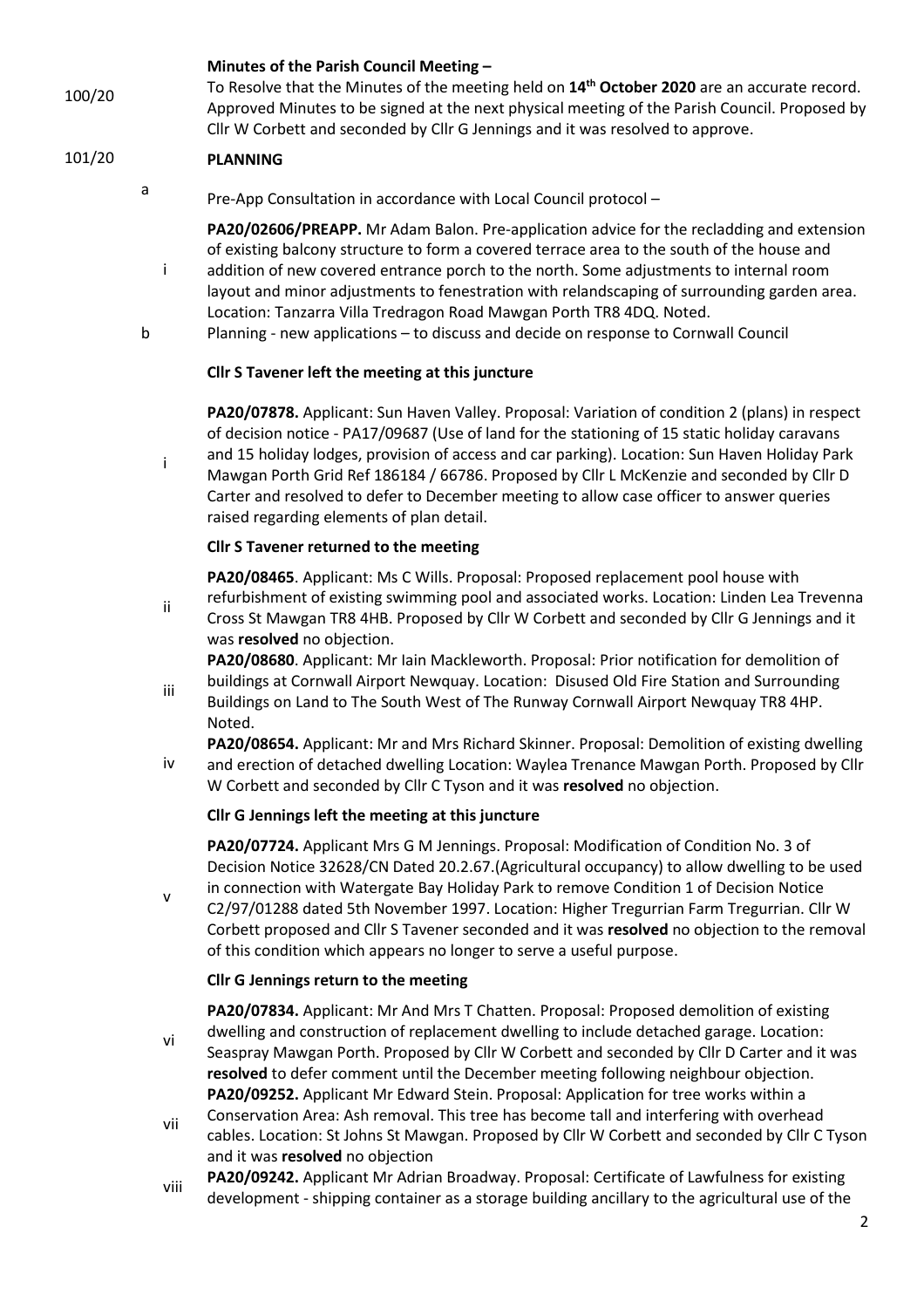land, including oak beam, concrete block foundations and a concrete access ramp. Location@ Land at SW8537367004 Mawgan Porth. As a temporary structure with an agricultural purpose the PC believes this container to be permitted development. Proposed by Cllr W Corbett and seconded by Cllr D Carter and it was **resolved** to check the position with Local Planning Authority.

- ix **PA20/09112**. Applicant: Mr Nigel Curry. Proposal: Proposed garden room/study. Location The Hideaway Trenance Mawgan Porth. Proposed by Cllr W Corbett and seconded by Cllr C Tyson and it was **resolved** to request better plans.
- To consider planning applications received before meeting

c

d

i

PA20/09032. Applicant Mrs H John. Proposal: Proposed garage with home office over. Location: Blue Seas Trenance Mawgan Porth TR8 4DD. Proposed by Cllr L McKenzie and seconded by Cllr W Corbett and As a temporary structure with an agricultural purpose the PC

i believes this container to be permitted development. Proposed by Cllr W Corbett and seconded by Cllr D Carter and it was **resolved** to check the position with Local Planning Authority.

**PA20/09482.** Applicant Mr Al Hoare CORSERV. Proposal: Siting of 15,000litre Diesel fuel tank and 2,500 litre Adblu tank for bus fuelling with concrete hardstanding and associated surface

- ii water drainage with oil separator. Location: Development Zone 1 Newquay Airport St Mawgan. Proposed Cllr L McKenzie and seconded by Cllr D Carter and it was **resolved** to accept the grant of an extension of time until after December meeting due to the late receipt of the notice. **PA20/08097.** Applicant: Dean Robson. Proposal: Retrospective change of use of land to domestic curtilage by extending the red line boundary of the existing 'ranch' development to
- iii allow the construction of a garage/office space and pool. Location: The Ranch Mawgan Porth. Proposed by Cllr L McKenzie and seconded by Cllr D Carter and it was **resolved** to accept the grant of an extension of time until after December meeting due to the late receipt of the notice.
- To note Advices and Decisions by Cornwall Council:

**PA20/04177 REFUSED** Applicant: Mr S Plant. Proposal: Outline application with all matters reserved for construction of up to 5 affordable dwellings. Location: Land North East of Tregarrick Ox Lane St Mawgan TR8 4EU. Noted.

- ii **PA20/06329 APPROVED**. Applicant: Mr Gillett. Proposal: Extension to dwelling and erection of garage/store/study/gym. Location: Little Trevenna Trevenna Cross St Mawgan. Noted. **PA20/08213 Decided not to make a TPO (TCA apps)** Applicant: Mr David Mitchell. Proposal: Works to trees in a conservation area namely 1. To remove 1 Mountain Ash tree which poses a
- iii danger to the property, garage/barn, connecting powerline and neighbour property and 2. To remove 1 Conifer tree which has grown to mingle within the Ash tree and is now unmanageable. Location: Valley View St Mawgan TR8 4EW. Noted. **APP/D0840/W/20/3257271** (PA18/11583). Failure to Determine. Construction of miniature
- iv railway attraction, including indoor and outdoor attractions and amusements, and associated development. Location: Land East of Mawgan Porth. The Parish Council submitted a statement to the Planning Inspectorate maintaining the previous objection to the proposal. **PA20/04394 WITHDRAWN** Applicant: Mrs Tracey Abel Proposal: First floor extension over
- v existing flat roof with associated terrace. Providing living, dining, and kitchen spaces. Location: Samphire Trenance Mawgan Porth TR8 4BY. Noted. **PA20/06783 WITHDRAWN** Applicant: Sun Haven Valley Location: Land East Of Sun Haven Valley Caravan Park Mawgan Porth Newquay Cornwall Proposal: Non Material Amendment to
- vi Application No. PA17/09687 dated 1st March 2018 for the Use of land for the stationing of 15 static holiday caravans and 15 holiday lodges, provision of access and car parking namely to adjust the locations of some of the units. Noted. **PA20/08239 APPROVED** Applicant: Ms Deacon Location: Boskel Mawgan Porth Hill Mawgan
- vii Porth Newquay TR8 4AL Proposal: Non Material Amendment to Application No. PA18/05773 dated 9th August 2018 for Internal remodelling, single storey ground floor extension and first floor extension over existing ground floor and associated works namely internal layout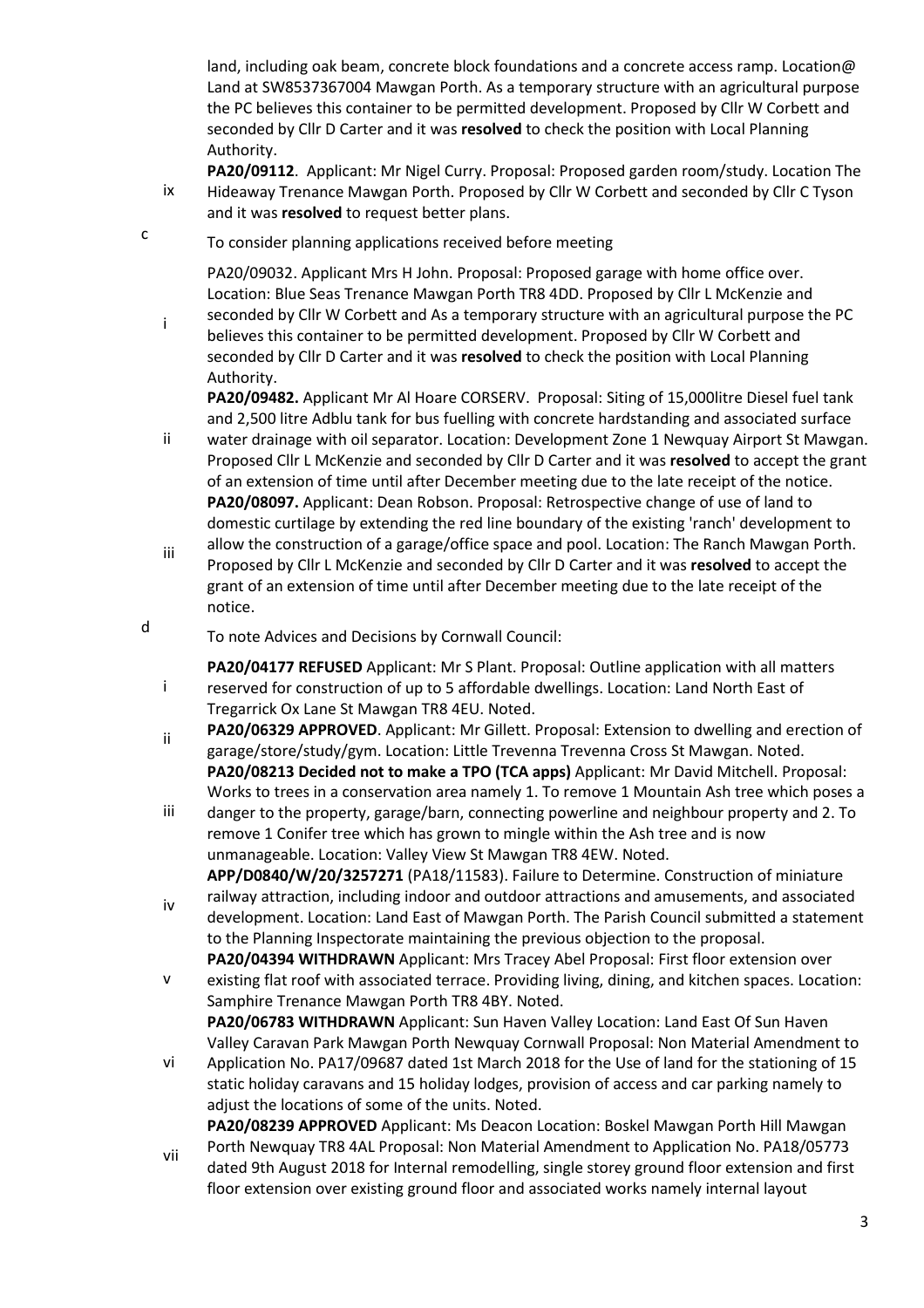revisions, change external wall claddings and facings and additional window to south west elevation. Noted.

e 5 day-Protocol for Local Councils

Protocol Letter for **PA20/02816 Quarry** – The new plans have been referred to the Landscape

- i Officer. Proposed by Cllr W Corbett and seconded by Cllr R Cawley and it was **resolved** to defer until comment has been received from the Landscape Officer.
- Protocol Letter for **PA20/04678 The Cabin** It is still not considered that the case officer's
- ii explanation of the failure of the enforcement officers to identify the unlawful use in 2009 and 2011 is satisfactory.
- iii Protocol Letter for **PA20/03480 Mansel Cottage –** defer for further discussion between Cllr Fitter and the case officer to secure suitable conditions.
- f To discuss planning enforcement issues to refer any new issues and updates if any **i**New Case: **EN20/01416** Alleged Change of Use of Land for Stationing of Caravan. Land to the
	- rear of The Lodge, Trevenna Cross. Noted. New case: **EN20/01486** Land West of Gluvian Flamank Farm Mawgan Porth - The Old Chapel.
	- ii Alleged unauthorised engineering works resulting in domestication of agricultural land and stationing of a caravan. Noted.
- **WORKING GROUPS** to receive reports circulated prior to the meeting, and agree any necessary action and expenditure:
	- a Amenities
		- i St Mawgan toilets winter opening now in operation
		- ii Burial Ground to note the burials of the late Amir Tadros-Attalla on 27 October, and Jean Elsie Murray and Stanley Prowse on 28 October (Clerk in attendance).
		- iii Burial Ground – gates. Proposed by Cllr L McKenzie and Cllr C Tyson and it was **resolved** to delegate to the Clerk to see if minor repairs would allow the gates to be made safe for the time being.
		- iv Playing Field – awaiting quotes for No Dogs signage
	- <sup>b</sup> Transport and Rights of Way see Police report regarding obstructive parking. Item to appear on a future agenda.

Beach and Environment –

- c Two individual requests for donated memorial benches have been received for the accessible entrance to Mawgan Porth Beach.
	- Entrance matting bare of shingle/sand.

Due to Cornwall Council's decision to withdraw collection of commercial waste from the beach under The Controlled Waste (England and Wales) Regulations 2012 and Environment Bill 2019- 21, a socially distanced meeting was held in St Mawgan church to inform the Beach Clean contractor. Measures were discussed of how waste might be managed at the beach moving

i forward.

Beach bins have been relocated on the highway by Cornwall Council and will be emptied under the Cornwall Council contract with Biffa.

- d Neighbourhood Plan – nothing further to report
- e Cornwall Airport Newquay & Search and Rescue Helicopter – together with Cornwall Councillor, John Fitter, the Parish Council are still awaiting a date to be set for a meeting with Cornwall Airport Newquay Directors and continue to receive complaints from residents regarding helicopter noise.
- f St Mawgan Community Hall – nothing further to report

### 103/20 **REPORTS FROM MEETINGS:**

i Cornwall Airport Newquay Consultative Forum – scheduled for December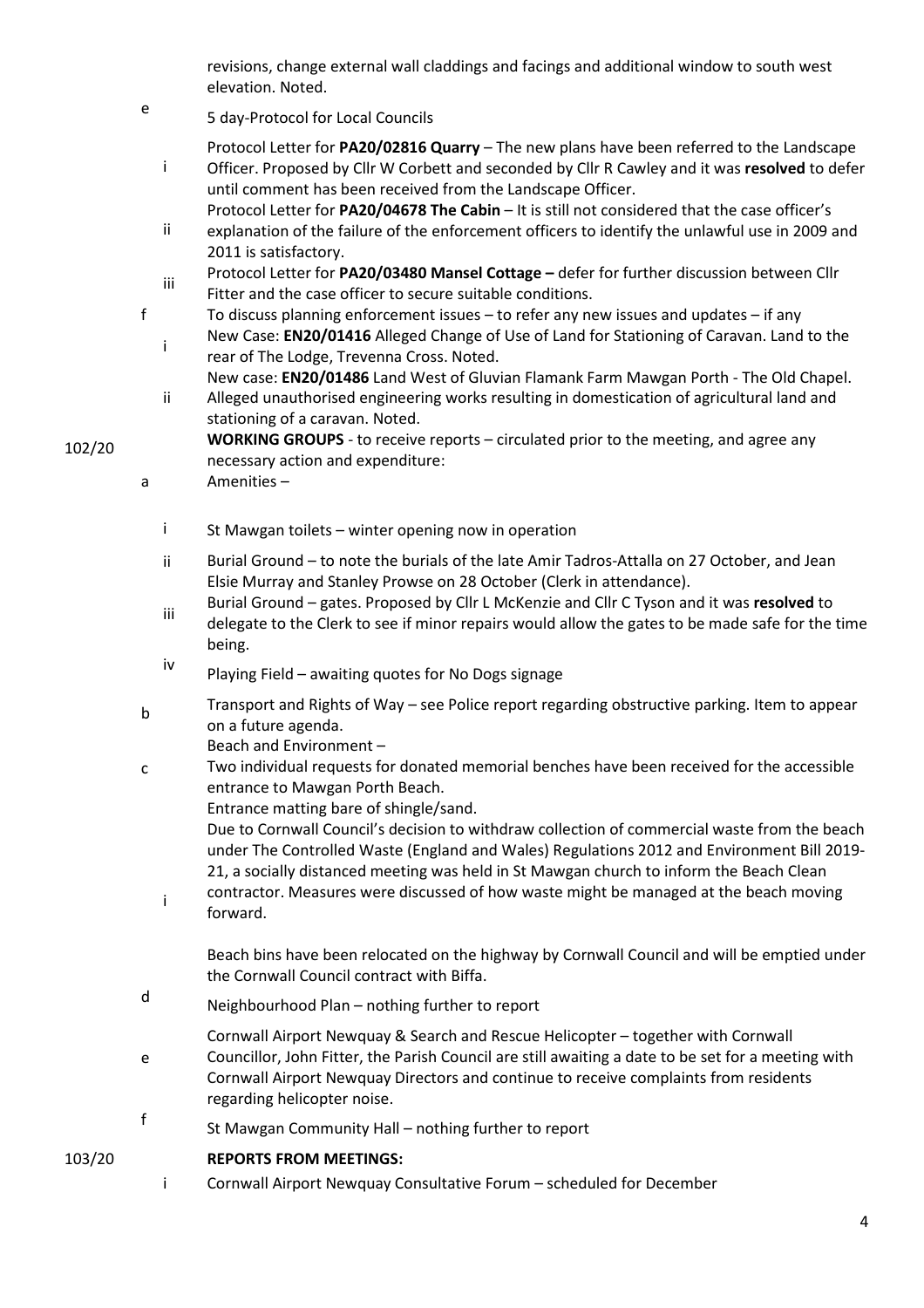|        |              | ii.<br>Community Network Partnership - scheduled post meeting in November                                                                                                                                                                                                                                                                                                                                                                                                                                     |
|--------|--------------|---------------------------------------------------------------------------------------------------------------------------------------------------------------------------------------------------------------------------------------------------------------------------------------------------------------------------------------------------------------------------------------------------------------------------------------------------------------------------------------------------------------|
| 104/20 |              | To note and discuss (if appropriate) the correspondence received since the last meeting and                                                                                                                                                                                                                                                                                                                                                                                                                   |
|        |              | any associated actions and expenditure:                                                                                                                                                                                                                                                                                                                                                                                                                                                                       |
|        |              | Stationing of container on land between High Barn and Springsteen properties - advised that                                                                                                                                                                                                                                                                                                                                                                                                                   |
|        | ÷            | this will be temporary.                                                                                                                                                                                                                                                                                                                                                                                                                                                                                       |
|        |              | Government Legislation: Government White Paper - Planning for the Future. Consultation<br>ii<br>period has now closed.                                                                                                                                                                                                                                                                                                                                                                                        |
|        |              | ROW/3230685 - Church Lane. Proposed by Cllr W Corbett and seconded by Cllr L McKenzie<br>iii<br>and it was resolved to decline the offer of a paper review and request a full enquiry.                                                                                                                                                                                                                                                                                                                        |
|        |              | iv<br>Affordable Housing Cascade - noted                                                                                                                                                                                                                                                                                                                                                                                                                                                                      |
|        |              | V<br>Bedruthan Hotel Private Eye Parking - noted                                                                                                                                                                                                                                                                                                                                                                                                                                                              |
| 105/20 |              | Double yellow parking request opposite Lanherne Cottage - resident response of objection<br>vi<br>received and circulated prior to meeting.<br><b>FINANCE and LEGISLATION:</b>                                                                                                                                                                                                                                                                                                                                |
|        | a            | To note any income received: Bank Interest: 0.37p. Re-open of purchased graves burial fees in<br>respect of the late Amir Tadros-Attalla - £264, Jean Elsie Murray - £264 and Stanley Prowse -<br>£132. Community Infrastructure Levy (CIL) £4916.55 received in respect of PA19/06807<br>Wayside and PA19/02038 - Green Hedges.                                                                                                                                                                              |
|        | b            | Internal Control – to accept the check of the $2^{nd}$ qtr by Cllr D Carter. Proposed by Cllr W<br>Corbett and seconded by Cllr G Jennings and it was resolved to accept.                                                                                                                                                                                                                                                                                                                                     |
|        | $\mathsf{C}$ | Budget Monitoring Report first half of year 2020/21 - to accept and Chair to sign at an<br>opportunity in the future (previously circulated). Proposed by Cllr D Carter and seconded by<br>Cllr G Jennings and it was resolved to accept                                                                                                                                                                                                                                                                      |
|        | d            | Bank reconciliation 2 <sup>nd</sup> qtr - to accept as correct (previously circulated). Proposed by Cllr D<br>Carter and seconded by Cllr G Jennings and it was resolved to accept                                                                                                                                                                                                                                                                                                                            |
|        | e            | Draft Budget Proposal 2021/22 - to review and discuss budget prior to setting the precept for<br>2021/22 at the December meeting, (circulated prior to the meeting).                                                                                                                                                                                                                                                                                                                                          |
|        | $\mathsf f$  | Miscellaneous Running Costs - to agree to pay on December Accounts Sheet                                                                                                                                                                                                                                                                                                                                                                                                                                      |
|        | Ť            | Church Clock Maintenance 2020 - £250. Proposed by Cllr D Carter and seconded by Cllr C<br>Tyson and it was resolved to agree.                                                                                                                                                                                                                                                                                                                                                                                 |
|        |              | Fountain Cleaner 2020 - £50. Proposed by Cllr D Carter and seconded by Cllr C Tyson and it was<br>ii<br>resolved to agree.                                                                                                                                                                                                                                                                                                                                                                                    |
|        |              | Memorial Cleaning 2020 - £50. Proposed by Cllr D Carter and seconded by Cllr C Tyson and it<br>iii<br>was resolved to agree.                                                                                                                                                                                                                                                                                                                                                                                  |
|        | g            | Moneysoft Payroll 20 - to agree to renew licence in the sum of £74 + VAT. Proposed by Cllr D<br>Carter and seconded by Cllr C Tyson and it was resolved to agree.                                                                                                                                                                                                                                                                                                                                             |
|        | $\mathsf{h}$ | Accounts - to approve invoices for payment and to be authorised online by Chair, Cllr D Carter<br>and Clerk following the meeting. Proposed by Cllr D Carter and seconded by Cllr C Tyson and it<br>was resolved to approve.                                                                                                                                                                                                                                                                                  |
|        | i            | Scheme of Delegation to review and resolve that it continues to apply (the delegation is<br>important for the continuation of council business if for any reason the council becomes<br>inquorate or cannot meet). Proposed by Cllr D Carter and seconded by Cllr C Tyson and it was                                                                                                                                                                                                                          |
| 106/20 |              | resolved to agree, if necessary.<br>Exempt Business: To Resolve to invoke Standing Order 3(d) that in accordance with Public<br>Bodies (admission to meetings (Act 1960 as amended by S100 Local Government Act (LGA)<br>1972, the press and the public be excluded from the meeting during the consideration of the<br>following matters on the grounds that they may involve the likely disclosure of exempt<br>information. Proposed by Cllr W Corbett and seconded by Cllr G Jennings and it was resolved |
|        |              | to invoke Standing Order 3(d). All remaining members of the public were excluded from the<br>zoom meeting by the Clerk                                                                                                                                                                                                                                                                                                                                                                                        |